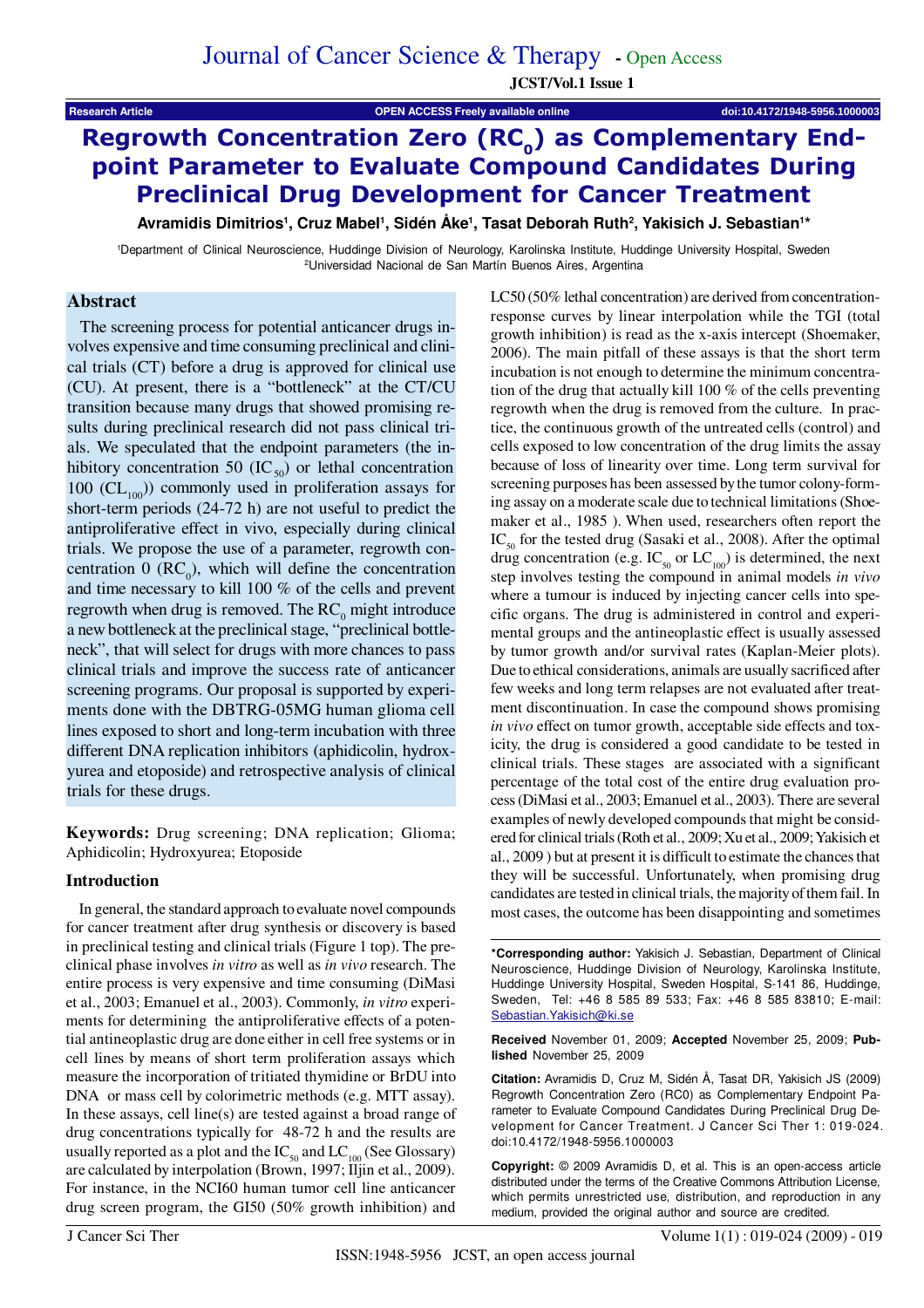**Citation:** Avramidis D, Cruz M, Sidén Å, Tasat DR, Yakisich JS (2009) Regrowth Concentration Zero (RC0) as Complementary Endpoint Parameter to Evaluate Compound Candidates During Preclinical Drug Development for Cancer Treatment. J Cancer Sci Ther 1: 019-024. doi:10.4172/1948-5956.1000003

the trial terminated early due to evident failure (Robe et al., 2009). This problem was recognized by Brown (Brown, 1997) who reported that the popular NCI's anticancer drug screening program does not select for clinically active compounds, but no potential solution or important changes have been implemented to solve the problem.

Our hypothesis is that the high rate of failure when translating preclinical drug screening into successful clinical trials is due to the use of the  $IC_{50}$  (and less common  $LC_{100}$ ) as guiding concentration for mechanistic studies as well as goal for clinical trials. At present, current drug development programs have a "bottleneck" at the "clinical trial"/"clinical use" transition, where the success rate is low (Figure 1 Top). It is estimated that only 5% of cancer drugs entering clinical trials reach marketing approval (Collins and Workman, 2006). In this paper, success rate (SR) is defined as the ratio between the number of drugs approved for clinical use  $(n_{\text{cr}})$  and the number of drugs that enter the clinical trial stage  $(n_{\text{cr}})$ . Conceptually the SR (SR= $n_{\text{cr}}/n_{\text{cr}}$ ) is similar to the "clinical approval success rate" defined as "the probability that a compound that enters the clinical testing pipeline will eventually be approved for marketing" (DiMasi et al., 2003). In some cases (e.g. roscovitine as drug candidate for brain tumours), the concentration that actually reach the target tissue is maintained at levels that are below the  $IC_{\leq 0}$  reported *in vitro* and might limit the clinical use (Yakisich et al., 2009 ). Moreover, even if, in the target tissue, concentrations similar to the  $IC_{50}$  are reached, one can anticipate that a fraction of cells will survive and resume cell proliferation when the drug is removed. Interestingly, in a study measuring *in vitro* chemo sensitivity in patientderived cell lines by a short-term assay (24-72 h), the  $ID_{50}$  (defined as the dose of the drug that inhibited protein synthesis by



Figure 1: Top) Simplified diagram showing the common steps during drug development from drug discovery to clinical trials. After discovery or synthesis of a new potential antineoplastic drug, the compound undergoes preclinical research where is tested in cell free systems as well as *in vivo* in cell lines and animal models. Promising candidates that pass the preclinical stage are approved for clinical trials and few reach the "clinical use" stage. At the "clinical trial"/"drug use" transition the presence of a "bottleneck" limits the success rate. The success rate (defined as the number of drugs that reach the stage of clinical use divided by the number of drugs that enter the number of drugs clinical trial;  $n_{\text{CU}}/n_{\text{CT}}$ ), value between 0-1, is an indication of the cost/benefit of the program.

B) Proposed outcome of drug development by introducing a "preclinical bottleneck" by using the  $RC_0$  as endpoint parameter during preclinical research. The presence of the "preclinical bottleneck" will reduce the number of cells entering the "clinical trial stage" and might increase the success rate improving the cost/benefit.

50 %), was used to classified between responder and non-responder patients. The relapse-free interval in patients that showed *in vitro* chemo sensitivity (responders) was modestly increased compared to patients designated as non-responder (Thomas et al., 1985).

Increasing the number of clinical trials by simply screening more drugs, without any additional rational guidance, will create an unproductive "financial bottleneck" at the "preclinical/ clinical trial" transition due to the astronomical cost associated with the clinical trials. Due to this "financial bottleneck" some drugs that might be of clinical relevance, will probably never be tested while other that enter the clinical trial stage will eventually fail at the same rate (keeping the 5 % rate success constant).

In this paper we propose that the success rate and cost benefit for drug development could be improved by introducing a "bottleneck" during the preclinical stage ("preclinical bottleneck") using the so called  $RC_0$  (see glossary) as endpoint parameter instead of IC<sub>50</sub> or LC<sub>100</sub> (Figure 1 Bottom). The rationale of our proposal is supported by a series of experiments using prolonged exposure to three classical DNA replication inhibitors with different mechanism of action (aphidicolin, hydroxyurea and etoposide) in the human DBTRG-05MG glioma cell line and a retrospective analysis of clinical trials with these same drugs.

#### **Materials and Methods**

#### **Cell lines**

Stock cultures of human DBTRG-05MG glioma cell line were obtained from the European Collection of Cell Culture (ECACC). Cells were routinely cultured in RPMI-1640 medium supplemented with 10 % Foetal Bovine Serum (FBS), 2 mM glutamine, 1 % HT and 1 mM sodium pyruvate (complete media) at 37 °C in a humidified atmosphere containing 5%  $\mathrm{CO}_2^2$ .

#### **Drugs**

Hydroxyurea, Aphidicolin and Etoposide (Sigma, Sweden) were prepared as stock solutions (1 M in  $H_2O$ , 2.5 mM in DMSO and 25 mM in DMSO respectively) and stored at -20 °C until use. Fresh dilutions in culture media were prepared just before use.

#### **Antiproliferative assay**

DBTRG-05MG cells were plated in 96- well flat bottom plates at 5000 cells/well and were allowed to adhere overnight. Then, the cultures were exposed to a concentration range of the three drugs selected and control cultures where treated with the equivalent concentration of the corresponding vehicle (DMSO or  $H_2O$ ). After 72 h, cell growth was monitored using the CCK kit (Sigma, Sweden) according to supplier instructions. For long-term antiproliferative assays, drugs were maintained in culture for 2- 10 weeks. The media and drugs were changed twice a week and were found to be sufficient to prevent cell growth (see result) indicating that the drugs remain active during in vitro prolonged cultures.

The presence of surviving cells during prolonged exposure and the (re)growth after drug removal was evaluated using a routine inverted microscope. Regrowth was defined as the abil-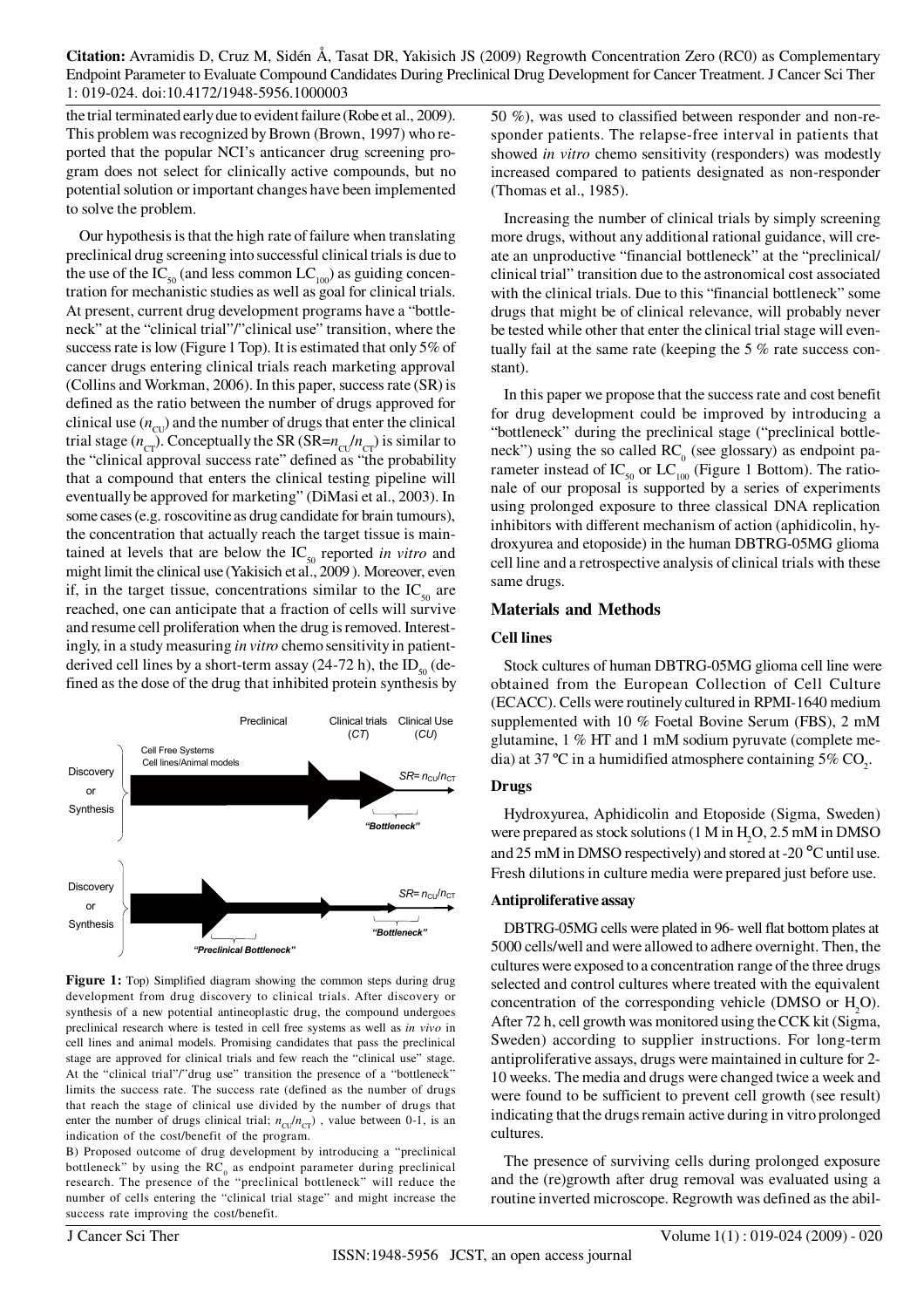Journal of Cancer Science & Therapy **-** Open Access  **JCST/Vol.1 Issue 1**



**Figure 2:** Antiproliferative effect of short term incubation with Hydroxyurea, Aphidicolin or Etoposide. DBTRG-05MG glioma cells were incubated with the indicated concentration of drugs during 72 h. Cell proliferation was measured by the CCK kit. Results are representative of three independent

ity of surviving cells to form a monolayer after 1-2 weeks of incubation with drug-free media.

#### **Results**

We evaluated the short term antiproliferative effect of hydroxyurea (HU), aphidicolin (Aph) and etoposide (Et) on DBTRG-05MG cells in culture. Exponentially growing cells were incubated with different concentrations of each drug and cell proliferation was measured at 72 h using the CCK kit assay. All three drugs tested showed a concentration-dependent inhibitory effect reaching the maximum effect at 2.5 µM, 10 mM and 50 µM for Aph, HU and Et respectively (Figure 2). The  $IC_{50}$  was estimated by interpolation as 0.9 µM, 0.75 mM and 0.9 µM for Aph, HU and Et respectively.

Long-term incubation (4 weeks) with concentrations  $> IC_{50}$  $(Aph, 2.5 \mu M; HU, 10 M; Et, 5 \mu M)$ , showed a subpopulation of cells resistant to these drug concentrations. Microscopic examination revealed that a small fraction of cells remained attached to the surface. When the drugs were removed from the culture, the surviving cells were able to resume cell division and, they proliferate reaching a monolayer morphologically indistinguishable from the original culture. To prevent cell regrowth higher concentrations of HU (50 mM) or Et ( $>$  25  $\mu$ M) for at least one week were required.

### **Discussion**

We used the human glioma cell line DBTRG-05MG as an experimental system to retrospectively analyze the failure of several drugs that inhibit *in vitro* cell proliferation of cancer cell lines during clinical trials. Gliomas are the most common primary brain tumours and remain poorly responsive to multimodality therapeutic interventions, including surgery, radiotherapy, and chemotherapy. The highly proliferative activity of glioma cells compared to normal brain makes DNA replication an interesting target for therapeutic purposes. In this paper, we evaluated the outcome of DBTRG-05MG glioma cells exposed to three different DNA replication inhibitors for short and long-term exposures (Figure 2, Figure 3).

**Aphidicolin:** The in vitro  $IC_{50}$  for aphidicolin has been determined in cell free systems as 0.5, 0.9 and 5.8  $\mu$ M for polymerase α, δ, and ε respectively (Wright et al., 1994) without affecting dNTP pools (Sheaff et al., 1991). Due to the poor solubility and because pharmacologically active levels had not been achieved for aphidicolin, it was decided early (after two phase I studies) to stop further evaluation (Beijnen et al., 1995). Therefore, aphidicolin represents a good example of a potential anticancer drug that reached the stage of clinical trials and its use for cancer treatment was stopped early based in its pharmacokinetic properties.

 $Hydroxy$ **urea:** In our study, the  $IC_{50}$  for DBTRG-05MG cells was  $\approx 0.5$  mM (Figure 2). Pharmacological studies showed that the level of HU after a single dose of 1200 mg can reach only 0.04 mM and 0.26 mM in cerebrospinal fluid and plasma respectively (Gwilt et al., 2003). DBTRG-05MG cells were able to resist prolonged treatments ( $>$  4 weeks) with 10 mM while higher concentrations (50 mM) were required to prevent regrowth. Plasma concentration might be enough for treatment of some types of cancer, but definitely not for brain tumors. Hydroxyurea alone has been proven at early stage to be of no use for glioma treatment and represents an example of a drug that (based only in  $IC_{50}$ values) could have been stopped at the "preclinical bottleneck" before engaging in costly and time consuming clinical trials.

**Etoposide:** Several large numbers of clinical trials and pharmacokinetic data showed that a daily oral etoposide dose of 50 mg/ m<sup>2</sup> produces serum concentrations  $>1$  mg/L ( $\sim 1.7 \mu$ M) lasting several hours each day (Hainsworth, 1999). Potentially cytotoxic concentration in cerebro spinal fluid (CSF) was achieved with doses higher than  $300 \,\text{mg/m}^2$  i.v. (levels of 0.175  $\mu$ M; range, 0.066 to 2.12) in children with acute lymphoblastic leukemia (Relling et al., 1996). In our study, the  $IC_{50}$  for DBTRG-05MG cells was < 1  $\mu$ M but the RC<sub>0</sub> was > 25  $\mu$ M (Figure 3). Even though at present etoposide alone has been of limited use in brain tumors, our data predict that clinical trials with etoposide will continue to fail unless intracerebral levels of  $> 25 \mu M$  are reached. The use of etoposide at very high doses (800 mg/m<sup>2</sup>) in combination with autologous bone marrow transplantation increase the CSF levels (similar to  $IC_{50}$  but not to  $RC_{0}$  levels) still, in brain tumor tissue the outcome has been disappointing (Giannone and Wolff, 1987; Leff et al., 1988 ). Etoposide is an example of a drug that based in  $IC_{50}$  values should have been successful for glioma treatment, but clinical trials proved to be of very limited use (Finn et al., 1985; Fulton et al., 1996; Tirelli et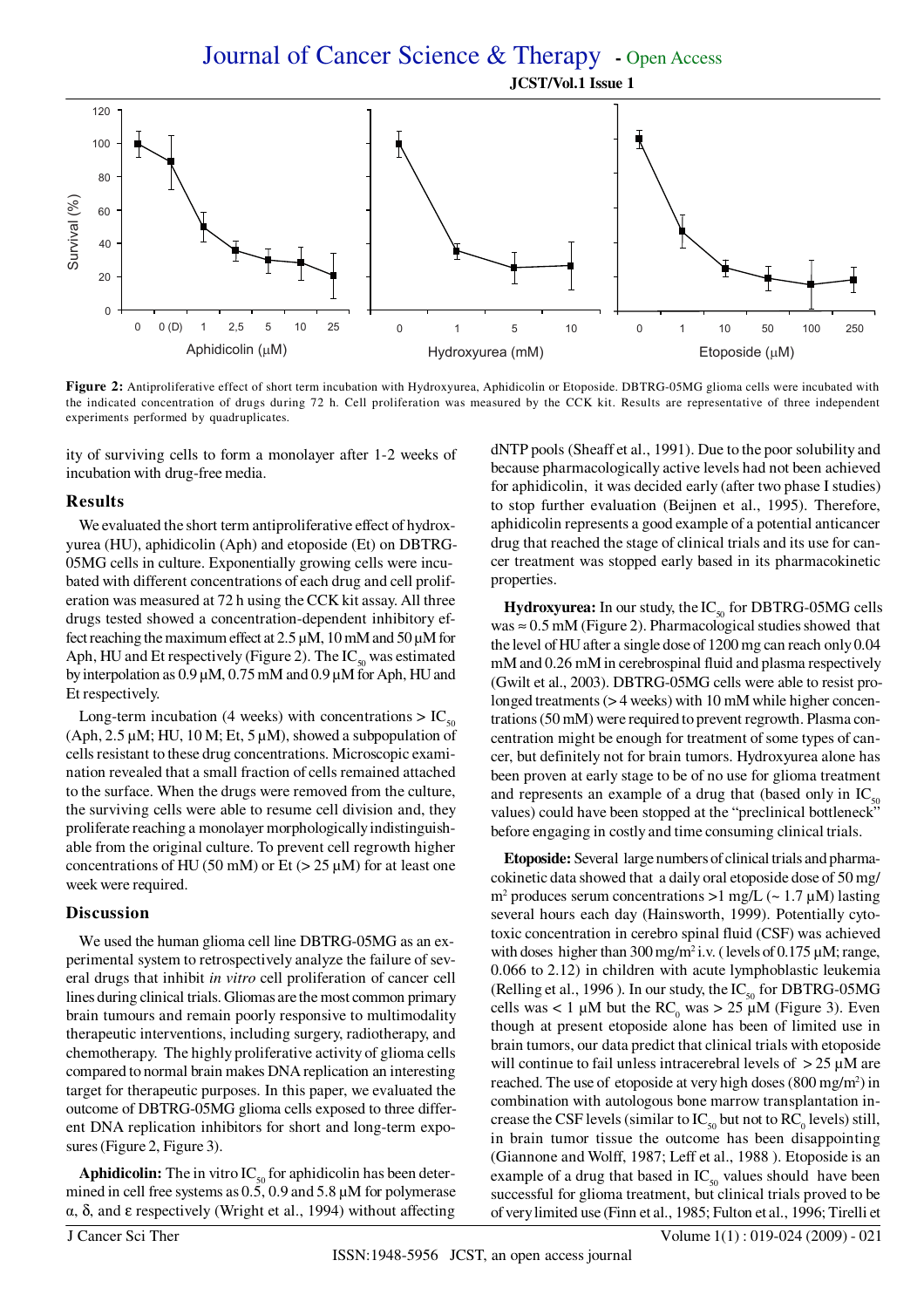

**Figure 3:** Top) Antiproliferative effect of long -term incubation with Aphidicolin (Aph, 2.5 µM), Hydroxyurea (HU, 10 mM) or Etoposide (Et, 5 µM) on DBTRG-05MG glioma cells. Exponentially growing cells were incubated in complete media for 2-3 days (A), exposed for 4 weeks to the indicated drugs concentrations (B-C). During this period the media and the drugs were changed twice a week. A clear decrease in the cell density was observed by microscopic examination indicating extensive cell death (B) followed by a stable low cell density (C). When the drug was removed, the surviving cells resumed proliferation and formed a monolayer indicated as regrowth in (D). Bottom) same as top but cells were incubated with higher concentrations of HU (50 mM) or Et (25  $\mu$ M).

al., 1984). If the  $RC_0$  have been used as guide, etoposide as single agents would have never been attempted saving cost and time. Instead, etoposide would have been used from the beginning in combinational therapy with other drugs.

The three drugs we evaluated have  $RC_0$  much higher than  $IC_{50}$ and retrospectively demonstrate that clinical trials have poor outcome when the drug concentration reach similar or just slightly higher values than the  $IC_{50}$ . In m-AMSA treated cultures at LD<sub>80</sub> concentration, a fraction of stem cells survive prolonged exposure (Sabisz and Skladanowski, 2009). m-AMSA is a topoisomerase II inhibitor that also works as an alkylating agent, suggesting that our study can be extrapolated to other drug types. Thus, classical end-point proliferation parameters used to evaluate drug effects  $(IC_{50}, LC_{100})$  when used in short term assays, are insufficient for preclinical testing since they do not predict long term effects. This is due to the fact that a small fraction of cells may survive prolonged exposure to similar or slightly higher concentrations than the IC<sub>50</sub>. The surviving cells, when the drug is removed from the culture will resume cell division. At the clinical level, when the chemotherapy regime is discontinuated, surviving cells will resume cell division leading to relapse of the tumour. We propose the use of a new parameter,  $RC<sub>0</sub>$  (Regrowth Concentration 0; defined as the lowest concentration that produce 0% regrowth when the drug is removed from the culture) as a complementary end-point proliferation parameter. Other authors also proposed that assays that monitor surviving cells should be included during drug screening (Sabisz and Skladanowski, 2009). The main disadvantage of the  $RC<sub>o</sub>$  is the length of the assay (2-4 weeks) that in turn limits the number of drugs that can be screened. High throughput assays such as the NCI60 (Shoemaker, 2006) or similar cell-based screening methods (Iljin et al., 2009) can in short time, select several potential anticancer drugs (based in  $IC_{50}$  values) from compound

libraries. After that, the  $RC_0$  can further help to identify those drugs with higher chances to succeed in clinical trials from the initial selection.

**The RC<sub>0</sub> provides two types of valuable information:** 1) The necessary concentration to kill 100 % of tumoral cells, 2) the lapse of time the cells need to be exposed to a certain concentration. The time factor has been demonstrated to be important. For instance extended-schedule oral etoposide shows more efficacy in selected cancers (Hainsworth, 1999). Thus, preclinical *in vitro* testing should include long term proliferation assays to determine the  $RC_0$ . This can simply be done by incubating the cells for a prolonged period of time (e.g. 2-4 weeks) after that, remove the drugs and incubate the cells for another 1-2 weeks and determine the concentration of drug that killed 100% of the cells (No regrowth after incubation in drug free media).

To be of clinical use, the CR<sub>0</sub> should fulfil two other essential **requirements:** a) the drugs should be non toxic (or mild) to normal cells for the period required to kill all tumoral cells and b) It should be possible to reach this concentration in the target tissue. In this context, the data obtained from phase 0 might constitute and essential step before pursuing more advanced research (e.g phase I). A rational use of  $CR_0$  in combination with pharmacokinetic and toxicological studies in healthy individuals (Phase 0) might lead to a more successful rate of antineoplastic drugs with clinical relevance.

Since the  $\text{RC}_0 > \text{LC}_{100} > \text{LC}_{50}$ , higher toxicity to normal cells will be expected, and less number of drugs will fulfil the criteria to be approved for clinical trials. At a first glance, this will reduce the number of clinical trials that in turn will reduce the number of drugs that reach the market. However, by avoiding unnecessary highly expensive clinical trials with drugs that have little or no chances to be of clinical use, more drugs can be screened before the "preclinical blottleneck". Resources can be put into developing more specific drugs with  $RC<sub>o</sub>$  levels that can be achieved in target tissue with tolerable toxicity. The  $RC_0$  will eventually move the drug development "bottleneck" from clinical trials to preclinical stages. This displacement will eventually produce a drop in drugs that reach clinical trials but it will select for those with higher rates of success reducing the high expenses and time of clinical trials.

Thus, the use of the  $RC_0$  has the potential to increase the successful rate and maybe, overcome the bottleneck when translating preclinical research into clinical trials. From the economical perspective, predicting which drug will successfully pass clinical trials will have a tremendous impact in the drug industry by lowering cost and time by stopping clinical trials of high number of drugs. On the other hand the use of the  $RC_0$  will help at early stages to decide which drugs have little chance to be useful for monotherapy but might have use in combinational regimes.

# **Glossary**

GI<sub>50</sub>: drug concentration that causes a 50% reduction in cell number in test plates relative to control plates (equivalent to  $\mathrm{IC}_{50}$ ).

 $LC_{100}$ : drug concentration that causes a 100% reduction in cell number in test plates relative to control plates (equivalent to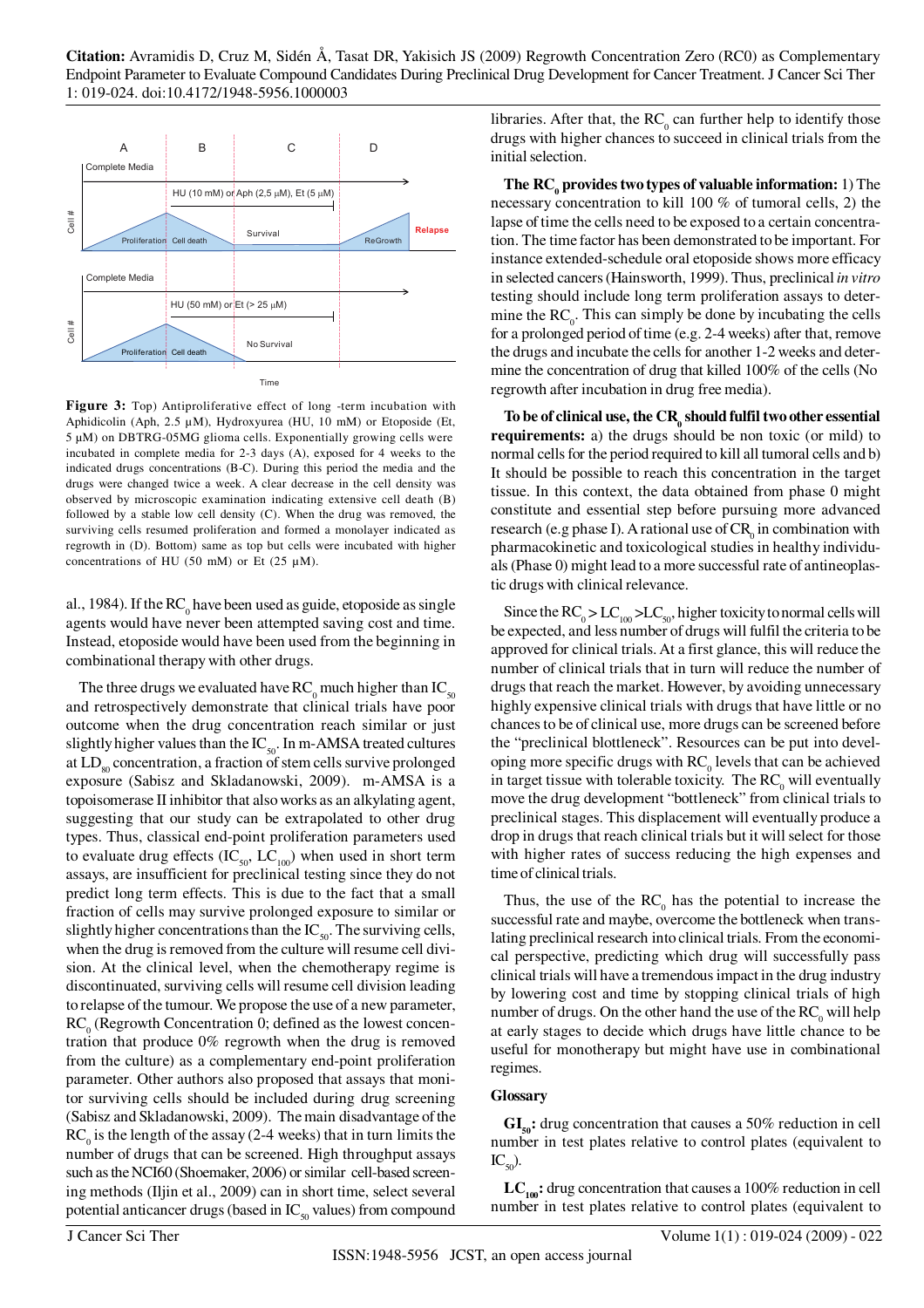# Journal of Cancer Science & Therapy **-** Open Access  **JCST/Vol.1 Issue 1**

 $IC_{100}$ ). It is usually determined by interpolation from concentration response curves.

**RC**<sup>1</sup> drug concentration that kill 100% of cells preventing regrowth when cells are incubated in drug free media. In contrast to  $LC_{100}$ ,  $RC_{0}$  is determined empirically, not by interpolation.

### **Disclosure of Potential Conflicts of Interest**

None

### **Acknowledgement**

This work was supported by grants from the Swedish Research Council and the Karolinska Institute.

#### **References**

- 1. Beijnen JH, Flora KP, Halbert GW, Henrar RE, Slack JA (1995) CRC/ EORTC/NCI Joint Formulation Working Party: experiences in the formulation of investigational cytotoxic drugs. Br J Cancer 72: 210- 218. » [PubMed](http://www.ncbi.nlm.nih.gov/pmc/articles/PMC2034157) » [Google Scholar](http://scholar.google.co.in/scholar?hl=en&q=CRC%2FEORTC%2FNCI+Joint+Formulation+Working+Party%3A+experiences+in+the+formulation+of+investigational+cytotoxic+drugs&btnG=Search&as_sdt=2000&as_ylo=&as_vis=0)
- 2. Brown JM (1997) NCI's anticancer drug screening program may not be selecting for clinically active compounds. Oncol Res 9: 213-215. » [PubMed](http://www.ncbi.nlm.nih.gov/pubmed/9306428) » [Google Scholar](http://scholar.google.co.in/scholar?hl=en&q=NCI%E2%80%99s+anticancer+drug+screening+program+may+not+be+selecting+for+clinically+active+compounds+1997&btnG=Search&as_sdt=2000&as_ylo=&as_vis=0)
- 3. Collins I, Workman P (2006) New approaches to molecular cancer [therapeutics. Nat Chem Biol](http://scholar.google.co.in/scholar?hl=en&q=New+approaches+to+molecular+cancer+therapeutics&btnG=Search&as_sdt=2000&as_ylo=&as_vis=0) 2: 689-700. » [CrossRef](http://www.nature.com/nchembio/journal/v2/n12/abs/nchembio840.html) » [PubMed](http://www.ncbi.nlm.nih.gov/pubmed/17108987) » Google Scholar
- 4. DiMasi JA, Hansen RW, Grabowski H (2003) The price of innovation: new estimates of drug development costs. J Health Econ 22: 151-185. » [CrossRef](http://www.sciencedirect.com/science?_ob=ArticleURL&_udi=B6V8K-47P93T9-2&_user=10&_rdoc=1&_fmt=&_orig=search&_sort=d&_docanchor=&view=c&_acct=C000050221&_version=1&_urlVersion=0&_userid=10&md5=d70e22f5f73c043ddea3dd561ab330f3) » [PubMed](http://www.ncbi.nlm.nih.gov/pubmed/12606142) » [Google Scholar](http://scholar.google.co.in/scholar?hl=en&q=The+price+of+innovation%3A+new+estimates+of+drug+development+costs&btnG=Search&as_sdt=2000&as_ylo=&as_vis=0)
- 5. Emanuel EJ, Schnipper LE, Kamin DY, Levinson J, Lichter AS (2003) The costs of conducting clinical research. J Clin Oncol 21: 4145- 4150. » [CrossRef](http://jco.ascopubs.org/cgi/content/full/21/22/4145) » [PubMed](http://www.ncbi.nlm.nih.gov/pubmed/14559889) » [Google Scholar](http://scholar.google.co.in/scholar?hl=en&q=The+costs+of+conducting+clinical+research&btnG=Search&as_sdt=2000&as_ylo=&as_vis=0)
- 6. Finn GP, Bozek T, Souhami RL, Slevin ML, Thomas DG (1985) Highdose etoposide in the treatment of relapsed primary brain tumors. Cancer Treat Rep 69: 603-605. » [PubMed](http://www.ncbi.nlm.nih.gov/pubmed/4016766) » [Google Scholar](http://scholar.google.co.in/scholar?hl=en&q=High-dose+etoposide+in+the+treatment+of+relapsed+primary+brain+tumors&btnG=Search&as_sdt=2000&as_ylo=&as_vis=0)
- 7. Fulton D, Urtasun R, Forsyth P (1996) Phase II study of prolonged oral therapy with etoposide (VP16) for patients with recurrent malig[nant glioma. J Neurooncol](http://scholar.google.co.in/scholar?hl=en&as_sdt=2000&q=Phase+II+study+of+prolonged+oral+therapy+with+etoposide+(VP+16)+for+patients+with+recurrent+malignant+glioma) 27: 149-155. » [CrossRef](http://www.springerlink.com/content/l46u4620x957260k/) » [PubMed](http://www.ncbi.nlm.nih.gov/pubmed/8699237) » Google Scholar
- 8. Giannone L, Wolff SN (1987) Phase II treatment of central nervous system gliomas with high-dose etoposide and autologous bone marrow transplantation. Cancer Treat Rep 71: 759-761. » [PubMed](http://www.ncbi.nlm.nih.gov/pubmed/3038317) » [Google Scholar](http://scholar.google.co.in/scholar?hl=en&q=Phase+II+treatment+of+central+nervous+system+gliomas+with+high-dose+etoposide+and+autologous+bone+marrow+transplantation&btnG=Search&as_sdt=2000&as_ylo=&as_vis=0)
- 9. Gwilt PR, Manouilov KK, McNabb J, Swindells SS (2003) Pharmacokinetics of hydroxyurea in plasma and cerebrospinal fluid of HIV-1 infected patients. J Clin Pharmacol 43: 1003-1007. » [CrossRef](http://jcp.sagepub.com/cgi/content/full/43/9/1003) » [PubMed](http://www.ncbi.nlm.nih.gov/pubmed/12971033) » [Google Scholar](http://scholar.google.co.in/scholar?hl=en&q=Pharmacokinetics+of+hydroxyurea+in+plasma+and+cerebrospinal+fluid+of+HIV-1-infected+patients&btnG=Search&as_sdt=2000&as_ylo=&as_vis=0)
- 10. Hainsworth JD (1999) Extended-schedule oral etoposide in selected neoplasms and overview of administration and scheduling issues. Drugs 58: 51-56. » [CrossRef](http://www.ingentaconnect.com/content/adis/dgs/1999/00000058/A00300s3/art00008) » [PubMed](http://www.ncbi.nlm.nih.gov/pubmed/10711842) » [Google Scholar](http://scholar.google.co.in/scholar?hl=en&q=Extended-schedule+oral+etoposide+in+selected+neoplasms+and+overview+of+administration+and+scheduling+issues&btnG=Search&as_sdt=2000&as_ylo=&as_vis=0)
- 11. Iljin K, Ketola K, Vainio P, Halonen P, Kohonen P, et al. (2009) Highthroughput cell-based screening of 4910 known drugs and drug-like small molecules identifies disulfiram as an inhibitor of prostate cancer [cell growth. Clin Cancer Res](http://scholar.google.co.in/scholar?hl=en&q=High-throughput+cell-based+screening+of+4910+known+drugs+and+drug-like+small+molecules+identifies+disulfiram+as+an+inhibitor+of+prostate+cancer+cell+growth&btnG=Search&as_sdt=2000&as_ylo=&as_vis=0) 15: 6070-6078. » [CrossRef](http://clincancerres.aacrjournals.org/content/15/19/6070.long) » [PubMed](http://www.ncbi.nlm.nih.gov/pubmed/19789329) » Google Scholar
- 12. Leff RS, Thompson JM, Daly MB, Johnson DB, Harden EA, et al. (1988) Acute neurologic dysfunction after high-dose etoposide therapy [for malignant glioma. Cancer](http://scholar.google.co.in/scholar?hl=en&q=Acute+neurologic+dysfunction+after+highdose+etoposide+therapy+for+malignant+glioma&btnG=Search&as_sdt=2000&as_ylo=&as_vis=0) 62: 32-35. » [CrossRef](http://www3.interscience.wiley.com/journal/112686402/abstract) » [PubMed](http://www.ncbi.nlm.nih.gov/pubmed/3289726) » Google Scholar
- 13. Relling MV, Mahmoud HH, Pui CH, Sandlund JT, Rivera GK, et al. (1996) Etoposide achieves potentially cytotoxic concentrations in CSF of children with acute lymphoblastic leukemia. J Clin Oncol 14: 399-404. » [CrossRef](http://jco.ascopubs.org/cgi/reprint/14/2/399) » [PubMed](http://www.ncbi.nlm.nih.gov/pubmed/8636749) » [Google Scholar](http://scholar.google.co.in/scholar?hl=en&q=Etoposide+achieves+potentially+cytotoxic+concentrations+in+CSF+of+children+with+acute+lymphoblastic+leukemia&btnG=Search&as_sdt=2000&as_ylo=&as_vis=0)
- 14. Robe PA, Martin DH, Nguyen-Khac MT, Artesi M, Deprez M, et al. (2009) Early termination of ISRCTN45828668, a phase 1/2 prospective, randomized study of Sulfasalazine for the treatment of progressing malignant gliomas in adults. BMC Cancer 9: 372. » [CrossRef](http://www.biomedcentral.com/1471-2407/9/372) » [PubMed](http://www.ncbi.nlm.nih.gov/pmc/articles/PMC2771045)  » [Google Scholar](http://scholar.google.co.in/scholar?hl=en&as_sdt=2000&q=Early+termination+of+ISRCTN+45828668,+a+phase+1/2+prospective,+randomized+study+of+Sulfasalazine+for+the+treatment+of+progressing+malignant+gliomas+in+adults)
- 15. Roth P, Kissel M, Herrmann C, Eisele G, Leban J, et al. (2009) SC68896, a Novel Small Molecule Proteasome Inhibitor, Exerts Antiglioma Activity In vitro and In vivo. Clin Cancer Res 15: 6609-18. » [CrossRef](http://clincancerres.aacrjournals.org/content/15/21/6609.long) » [PubMed](http://www.ncbi.nlm.nih.gov/pubmed/19825946) » [Google Scholar](http://scholar.google.co.in/scholar?hl=en&as_sdt=2000&q=SC68896,+a+Novel+Small+Molecule+Proteasome+Inhibitor,+Exerts+Anti+Glioma+Activity+In+vitro+and+In+vivo)
- 16. Sabisz M, Skladanowski A (2009) Cancer stem cells and escape from drug-induced premature senescence in human lung tumor cells: implications for drug resistance and in vitro drug screening models. Cell Cycle 8: 3208-3217. » [CrossRef](http://www.landesbioscience.com/journals/cc/article/9758/) » [PubMed](http://www.ncbi.nlm.nih.gov/pubmed/19738435) » [Google Scholar](http://scholar.google.co.in/scholar?hl=en&q=Cancer+stem+cells+and+escape+from+drug-induced+premature+senescence+in+human+lung+tumor+cells%3A+implications+for+drug+resistance+and+in+vitro+drug+screening+models&btnG=Search&as_sdt=2000&as_ylo=&as_vis=0)
- 17. Sasaki R, Suzuki Y, Yonezawa Y, Ota Y, Okamoto Y, et al. (2008) DNA polymerase gamma inhibition by vitamin K3 induces mitochondria-mediated cytotoxicity in human cancer cells. Cancer Sci 99: 1040- 1048. » [CrossRef](http://www3.interscience.wiley.com/journal/119415737/abstract) » [PubMed](http://www.ncbi.nlm.nih.gov/pubmed/18312466) » [Google Scholar](http://scholar.google.co.in/scholar?hl=en&q=DNA+polymerase+gamma+inhibition+by+vitamin+K3+induces+mitochondria-mediated+cytotoxicity+in+human+cancer+cells&btnG=Search&as_sdt=2000&as_ylo=&as_vis=0)
- 18. Sheaff R, Ilsley D, Kuchta R (1991) Mechanism of DNA polymerase alpha inhibition by aphidicolin. Biochemistry 30: 8590-8597. » [CrossRef](http://pubs.acs.org/doi/abs/10.1021/bi00099a014) » [PubMed](http://www.ncbi.nlm.nih.gov/pubmed/1909569) » [Google Scholar](http://scholar.google.co.in/scholar?hl=en&q=Mechanism+of+DNA+polymerase+alpha+inhibition+by+aphidicolin&btnG=Search&as_sdt=2000&as_ylo=&as_vis=0)
- 19. Shoemaker RH (2006) The NCI60 human tumour cell line anticancer [drug screen. Nat Rev Cancer](http://scholar.google.co.in/scholar?hl=en&as_sdt=2000&q=The+NCI+60+human+tumour+cell+line+anticancer+drug+screen) 6: 813-823. » [CrossRef](http://www.nature.com/nrc/journal/v6/n10/abs/nrc1951.html) » [PubMed](http://www.ncbi.nlm.nih.gov/pubmed/16990858) » Google Scholar
- 20. Shoemaker RH, Wolpert-DeFilippes MK, Kern DH, Lieber MM, Makuch RW, et al. (1985) Application of a human tumor colonyforming assay to new drug screening. Cancer Res 45: 2145-2153. » [CrossRef](http://cancerres.aacrjournals.org/cgi/reprint/45/5/2145) » [PubMed](http://www.ncbi.nlm.nih.gov/pubmed/3986767) » [Google Scholar](http://scholar.google.co.in/scholar?hl=en&q=Application+of+a+human+tumor+colony-forming+assay+to+new+drug+screening&btnG=Search&as_sdt=2000&as_ylo=&as_vis=0)
- 21. Thomas DG, Darling JL, Paul EA, Mott TJ, Godlee JN, et al*.* (1985) Assay of anti-cancer drugs in tissue culture: relationship of relapse free interval (RFI) and in vitro chemosensitivity in patients with [malignant cerebral glioma. Br J Cancer](http://scholar.google.co.in/scholar?hl=en&q=Assay+of+anti-cancer+drugs+in+tissue+culture%3A+relationship+of+relapse+free+interval+(RFI)+and+in+vitro+chemosensitivity+in+patients+with+malignant+cerebral+glioma&btnG=Search&as_sdt=2000&as_ylo=&as_vis=0) 51: 525-532. » [PubMed](http://www.ncbi.nlm.nih.gov/pmc/articles/PMC1977138) » Google Scholar
- 22. Tirelli U, D'Incalci M, Canetta R, Tumolo S, Franchin G, et al. (1984) Etoposide (VP-16-213) in malignant brain tumors: a phase II study. J Clin Oncol 2: 432-437. » [CrossRef](http://jco.ascopubs.org/cgi/reprint/2/5/432) » [PubMed](http://www.ncbi.nlm.nih.gov/pubmed/6726296) » [Google Scholar](http://scholar.google.co.in/scholar?hl=en&q=Etoposide+(VP-16-213)+in+malignant+brain+tumors%3A+a+phase+II+study&btnG=Search&as_sdt=2000&as_ylo=&as_vis=0)
- 23. Wright GE, Hübscher U, Khan NN, Focher F, Verri A (1994) Inhibitor analysis of calf thymus DNA polymerases alpha, delta and epsilon. FEBS Lett 341: 128-130. » [CrossRef](http://cat.inist.fr/?aModele=afficheN&cpsidt=4039258) » [PubMed](http://www.ncbi.nlm.nih.gov/pubmed/8137912) » [Google Scholar](http://scholar.google.co.in/scholar?hl=en&q=Wright+GE%2C+H%C3%BCbscher+U%2C+Khan+NN%2C+Focher+F%2C+Verri+A+(1994)+&btnG=Search&as_sdt=2000&as_ylo=&as_vis=0)
- 24. Xu H, Wang Z, Donaldson JC, Yao H, Zhou S, et al*.* (2009) Antitumor Efficacy and Molecular Mechanism of TLK58747, a Novel DNA-Alkylating Prodrug. Anticancer Res 29: 3845-3855. » [CrossRef](http://ar.iiarjournals.org/content/29/10/3845.long) » [PubMed](http://www.ncbi.nlm.nih.gov/pubmed/19846918) » Google Schola
- 25. Yakisich JS, Vita MF, Siden A, Tasat DR, Cruz M (2009) Strong inhibition of replicative DNA synthesis in the developing rat cerebral cortex and glioma cells by roscovitine. Invest New Drugs. » [CrossRef](http://www.springerlink.com/content/66625p165t110478/) » [PubMed](http://www.ncbi.nlm.nih.gov/pubmed/19390782) » [Google Scholar](http://scholar.google.co.in/scholar?hl=en&as_sdt=2000&q=Strong+inhibition+of+replication+DNA+synthesis+in+the+developing+rat+cerebral+cortex+and+glioma+cells+by+roscovitine)